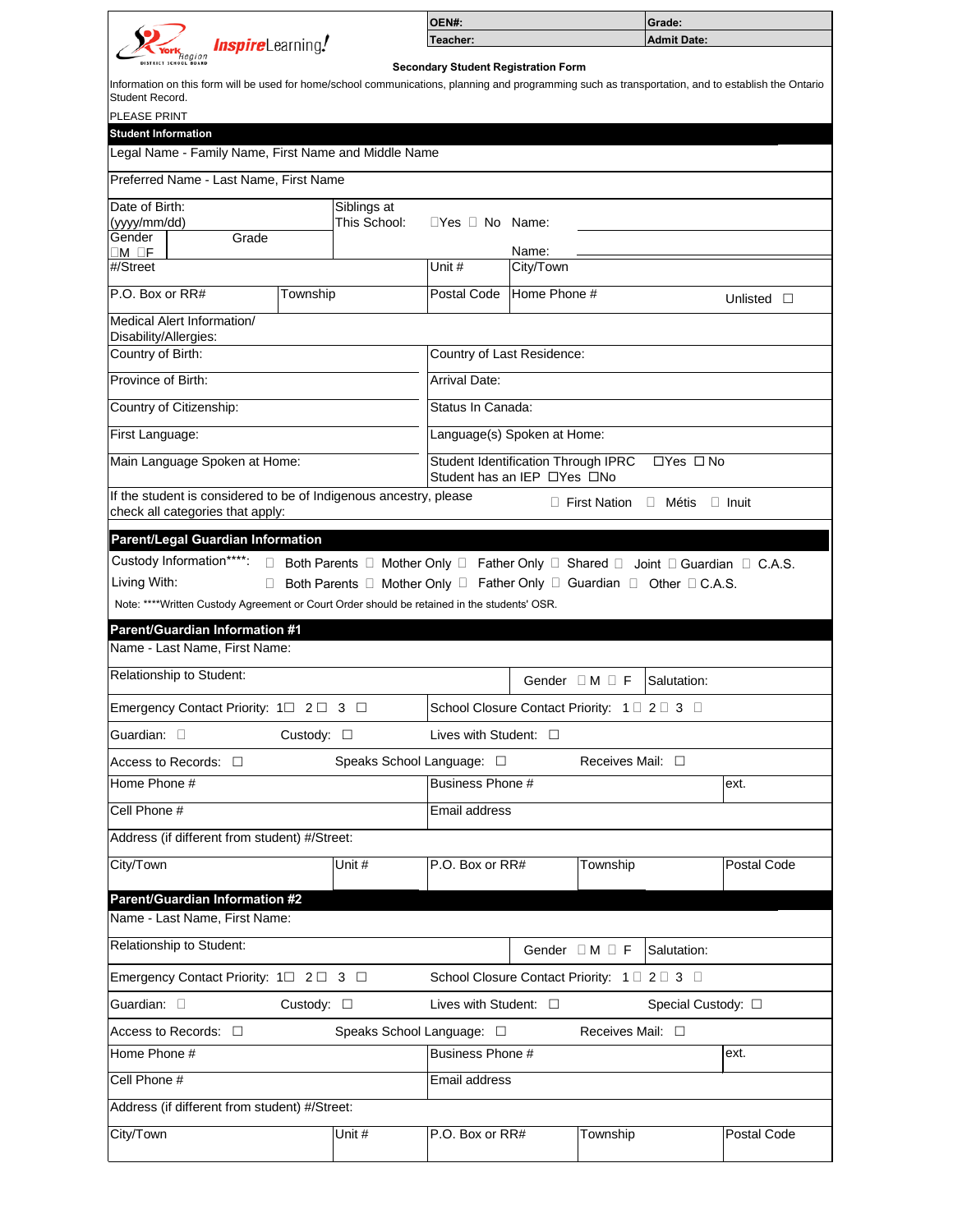| <b>Emergency Contact Information (other than Parent)</b>                                                                                                                                                                                                                                                                                                                                                        |                                                             |                                                   |                                    |     |                                                     |  |  |
|-----------------------------------------------------------------------------------------------------------------------------------------------------------------------------------------------------------------------------------------------------------------------------------------------------------------------------------------------------------------------------------------------------------------|-------------------------------------------------------------|---------------------------------------------------|------------------------------------|-----|-----------------------------------------------------|--|--|
| Name - Last Name, First Name                                                                                                                                                                                                                                                                                                                                                                                    |                                                             |                                                   |                                    |     | Gender $\square$ M $\square$ F                      |  |  |
| <b>Relationship to Student:</b>                                                                                                                                                                                                                                                                                                                                                                                 | Emergency Contact Priority: $1 \square 2 \square 3 \square$ |                                                   |                                    |     |                                                     |  |  |
| Home Phone #                                                                                                                                                                                                                                                                                                                                                                                                    |                                                             | School Closure Contact Priority: 1□ 2□ 3 □        |                                    |     |                                                     |  |  |
| <b>Business Phone #</b>                                                                                                                                                                                                                                                                                                                                                                                         |                                                             | Cell Phone #                                      |                                    |     | E-Mail Address:                                     |  |  |
|                                                                                                                                                                                                                                                                                                                                                                                                                 |                                                             |                                                   |                                    |     |                                                     |  |  |
| <b>Educational Background</b><br>Previous School Attended:                                                                                                                                                                                                                                                                                                                                                      |                                                             |                                                   |                                    |     |                                                     |  |  |
| Address #/Street:                                                                                                                                                                                                                                                                                                                                                                                               |                                                             |                                                   |                                    |     |                                                     |  |  |
|                                                                                                                                                                                                                                                                                                                                                                                                                 |                                                             |                                                   |                                    |     |                                                     |  |  |
| City:                                                                                                                                                                                                                                                                                                                                                                                                           | Province/State:                                             |                                                   | Country:                           |     | Postal Code:                                        |  |  |
| <b>Previous Board Attended:</b>                                                                                                                                                                                                                                                                                                                                                                                 |                                                             |                                                   |                                    |     |                                                     |  |  |
| Departure Date:                                                                                                                                                                                                                                                                                                                                                                                                 |                                                             | Last Grade Attended:                              |                                    |     |                                                     |  |  |
| Home School (if attending on a transfer):                                                                                                                                                                                                                                                                                                                                                                       |                                                             |                                                   |                                    |     |                                                     |  |  |
| <b>Transfer Reason:</b>                                                                                                                                                                                                                                                                                                                                                                                         |                                                             | First Entry into Secondary School<br>(yyyy/mm/dd) |                                    |     |                                                     |  |  |
| Has your child ever been expelled from another school?                                                                                                                                                                                                                                                                                                                                                          |                                                             |                                                   | Yes $\Box$ No $\Box$               |     | If yes, was the student re-<br>admitted? Yes □ No □ |  |  |
| Is this student currently under suspension from any school?                                                                                                                                                                                                                                                                                                                                                     |                                                             |                                                   | Yes <sup>[]</sup> No <sup>[]</sup> |     | If Yes, Name of School:                             |  |  |
| Canada's Anti-Spam Legislation (CASL) Important Information to Parents/Guardians                                                                                                                                                                                                                                                                                                                                |                                                             |                                                   |                                    |     |                                                     |  |  |
| The school requires your consent to receive any electronic messages which contain advertising or promotions such as school<br>fundraisers, lunch programs, field trips, sale of yearbooks, purchasing of student photos, books, prom or dance tickets and<br>athletic events where a financial transaction is required.                                                                                         |                                                             |                                                   |                                    |     |                                                     |  |  |
| Do you consent to receive electronic messages of this nature?                                                                                                                                                                                                                                                                                                                                                   |                                                             |                                                   |                                    | Yes | No<br>$\Box$                                        |  |  |
| Note: You will continue to receive emails on all other school matters.                                                                                                                                                                                                                                                                                                                                          |                                                             |                                                   |                                    |     |                                                     |  |  |
| <b>Notice to Parents/Guardians</b>                                                                                                                                                                                                                                                                                                                                                                              |                                                             |                                                   |                                    |     |                                                     |  |  |
| Personal information is collected at registration pursuant to the Education Act and the Municipal Freedom of Information and<br>Protection of Privacy Act. Questions about the collection and use of this personal information should be directed to the Privacy<br>Office, York Region District School Board, 60 Wellington Street West, Box 40, Aurora, Ontario L4G 3H2 or (905) 727-3141,<br>Extension 2015. |                                                             |                                                   |                                    |     |                                                     |  |  |
| I hereby certify that the above information contained on this form is accurate                                                                                                                                                                                                                                                                                                                                  |                                                             |                                                   |                                    |     |                                                     |  |  |
| Signed (Parent/Guardian)                                                                                                                                                                                                                                                                                                                                                                                        |                                                             |                                                   | (Print Parent/Guardian Name)       |     | Date                                                |  |  |
| Note: The 'Required Documentation' form MUST be signed and attached to this Registration Form then filed in the<br>OSR and remains until 5 years post retirement for Ministry audit purposes. If student leaves YRDSB, it is removed<br>before the OSR is sent. ONLY the proof of birth document is to be copied and retained until the OEN verification                                                        |                                                             |                                                   |                                    |     |                                                     |  |  |

**takes place, after which it must be DESTROYED. NO OTHER identity documents are to be copied and filed.**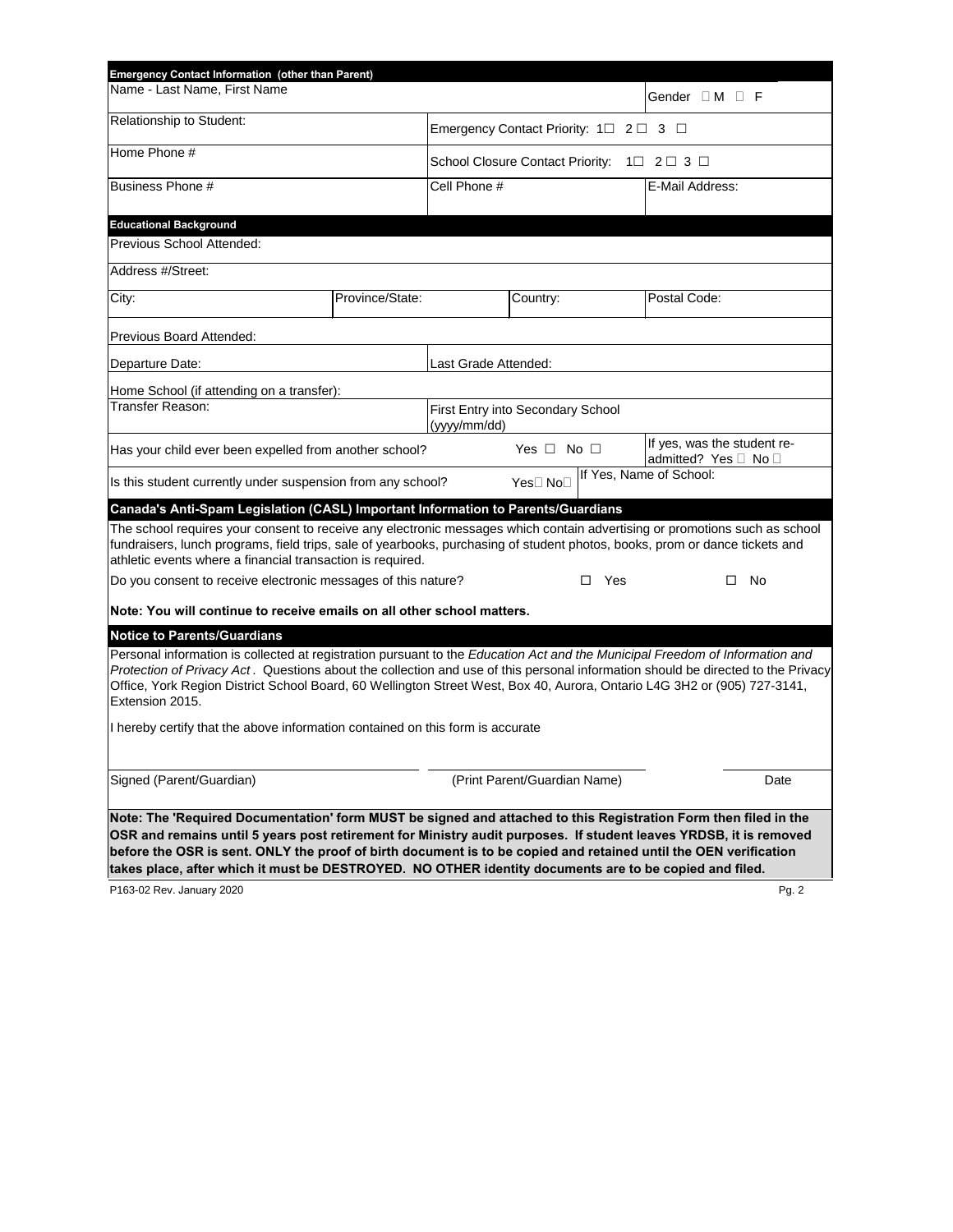Parent's Study Permit valid from: institution in Ontario (retain copy in child's OSR) □ Parent Study Permit (yyyy\mm\dd)  $\_$  to  $\_$ (yyyy\mm\dd)  $\big\|$ Verify below that the parent is a full-time student enrolled in a program that leads to graduation with a postsecondary certificate, diploma or degree (check one): Certificate Diploma Degree

**Revised January 2020** Pg. 3

| <b>Office Use Only</b><br><b>Elementary and Secondary Registration - Required Documentation</b> |                                                                                                                              |                                                                                                                                                                   |  |  |  |  |  |  |
|-------------------------------------------------------------------------------------------------|------------------------------------------------------------------------------------------------------------------------------|-------------------------------------------------------------------------------------------------------------------------------------------------------------------|--|--|--|--|--|--|
| OEN#:<br><b>Student Number:</b>                                                                 |                                                                                                                              |                                                                                                                                                                   |  |  |  |  |  |  |
| Track:                                                                                          | Grade:                                                                                                                       | Homeroom:<br>Register:                                                                                                                                            |  |  |  |  |  |  |
| Program:                                                                                        | <b>Admit Date:</b>                                                                                                           | <b>Admit Code:</b>                                                                                                                                                |  |  |  |  |  |  |
| <b>Bussing Required: □Y □N</b>                                                                  |                                                                                                                              |                                                                                                                                                                   |  |  |  |  |  |  |
| <b>OSR Status:</b>                                                                              | <b>Requested Date:</b>                                                                                                       | <b>Received Date:</b>                                                                                                                                             |  |  |  |  |  |  |
|                                                                                                 |                                                                                                                              |                                                                                                                                                                   |  |  |  |  |  |  |
| <b>OEN Status:</b>                                                                              | <b>Requested Date:</b>                                                                                                       | <b>Received Date:</b><br>Note: Birth Verification Documents can be copied for future OEN verification. Once that occurs the record MUST be destroyed.             |  |  |  |  |  |  |
|                                                                                                 |                                                                                                                              | Check appropriate boxes below then verify accuracy by completing the Sign Off section on Page 4.                                                                  |  |  |  |  |  |  |
| <b>School Records</b><br>$\Box$ Transcript                                                      | □ Most Recent Report Card                                                                                                    | □ Community Involvement Hours<br>$\Box$ OSSLT<br>Completed ______                                                                                                 |  |  |  |  |  |  |
| <b>Birth Verification</b>                                                                       |                                                                                                                              |                                                                                                                                                                   |  |  |  |  |  |  |
| ⊔                                                                                               | Birth Certificate/Statement of Live Birth/Birth Registration                                                                 | Passport/Study Permit/Visitor Record<br>$\Box$                                                                                                                    |  |  |  |  |  |  |
| Refugee Claimant Form (IMM 1442)<br>$\Box$                                                      |                                                                                                                              | Citizenship Card/Certificate of Canadian Citizenship                                                                                                              |  |  |  |  |  |  |
| ⊔                                                                                               | Permanent Resident Card (PRC) (Maple Leaf Card)                                                                              | Record of Landing (IMM 1000)                                                                                                                                      |  |  |  |  |  |  |
|                                                                                                 | Confirmation of Permanent Residence (IMM 5292)                                                                               | <b>Certificate of Indian Status</b>                                                                                                                               |  |  |  |  |  |  |
| <b>Baptismal Certificate</b>                                                                    |                                                                                                                              | Notice of Decision                                                                                                                                                |  |  |  |  |  |  |
| <b>Legal Change of Name</b><br><b>Proof of Residency</b>                                        |                                                                                                                              | $\Box$<br>Immigration Papers, Specify:                                                                                                                            |  |  |  |  |  |  |
| Property Tax Bill/MPAC Tax Roll #                                                               |                                                                                                                              | $\Box$ Utility Bill<br>□ Rental/Lease Agreement                                                                                                                   |  |  |  |  |  |  |
| Agreement of Purchase and Sale                                                                  |                                                                                                                              | □ Other:* <u>__________________</u>                                                                                                                               |  |  |  |  |  |  |
|                                                                                                 |                                                                                                                              | *Documents NOT Acceptable - Bank/Credit Card Statement, Cell Phone Bill, Driver's License                                                                         |  |  |  |  |  |  |
| <b>Citizenship and Immigrations Papers</b>                                                      |                                                                                                                              |                                                                                                                                                                   |  |  |  |  |  |  |
| Permanent Resident (check one)                                                                  |                                                                                                                              |                                                                                                                                                                   |  |  |  |  |  |  |
| $\Box$ Parent/Guardian $\Box$ Student (if an adult)                                             |                                                                                                                              | Date became a permanent resident:<br>$(yyyy\mbox{\scriptsize\textsf{mm}}$                                                                                         |  |  |  |  |  |  |
| □ Stage One Approval Letter                                                                     |                                                                                                                              |                                                                                                                                                                   |  |  |  |  |  |  |
|                                                                                                 |                                                                                                                              | Equivalent Documentation from Immigration, Refugees, and Citizenship Canada (IRCC) confirming approval in principle<br>(specify below type of document with date) |  |  |  |  |  |  |
|                                                                                                 | Type of Document Reviewed: ____________________________                                                                      |                                                                                                                                                                   |  |  |  |  |  |  |
|                                                                                                 |                                                                                                                              |                                                                                                                                                                   |  |  |  |  |  |  |
|                                                                                                 |                                                                                                                              | $(yyy\mbox{/mm\ddot d})$                                                                                                                                          |  |  |  |  |  |  |
| <b>Refugee Status</b>                                                                           |                                                                                                                              |                                                                                                                                                                   |  |  |  |  |  |  |
|                                                                                                 | Date of Entry (stamped date on document):<br>□ Documentation from IRCC confirming Refugee Status<br>$(yyy\sqrt{mm\ddot{d}})$ |                                                                                                                                                                   |  |  |  |  |  |  |
|                                                                                                 | $\Box$ Consideration of Eligibility (Convention Refugee)                                                                     | Date of Entry (stamped date on document):<br>$(yyy\sqrt{mm\ddot{dd}})$                                                                                            |  |  |  |  |  |  |
| <b>Parent's Study Permit</b>                                                                    |                                                                                                                              |                                                                                                                                                                   |  |  |  |  |  |  |
|                                                                                                 |                                                                                                                              | □ Parent's Acceptance Letter confirming the parent will be a full-time student at a qualified university, college, or                                             |  |  |  |  |  |  |